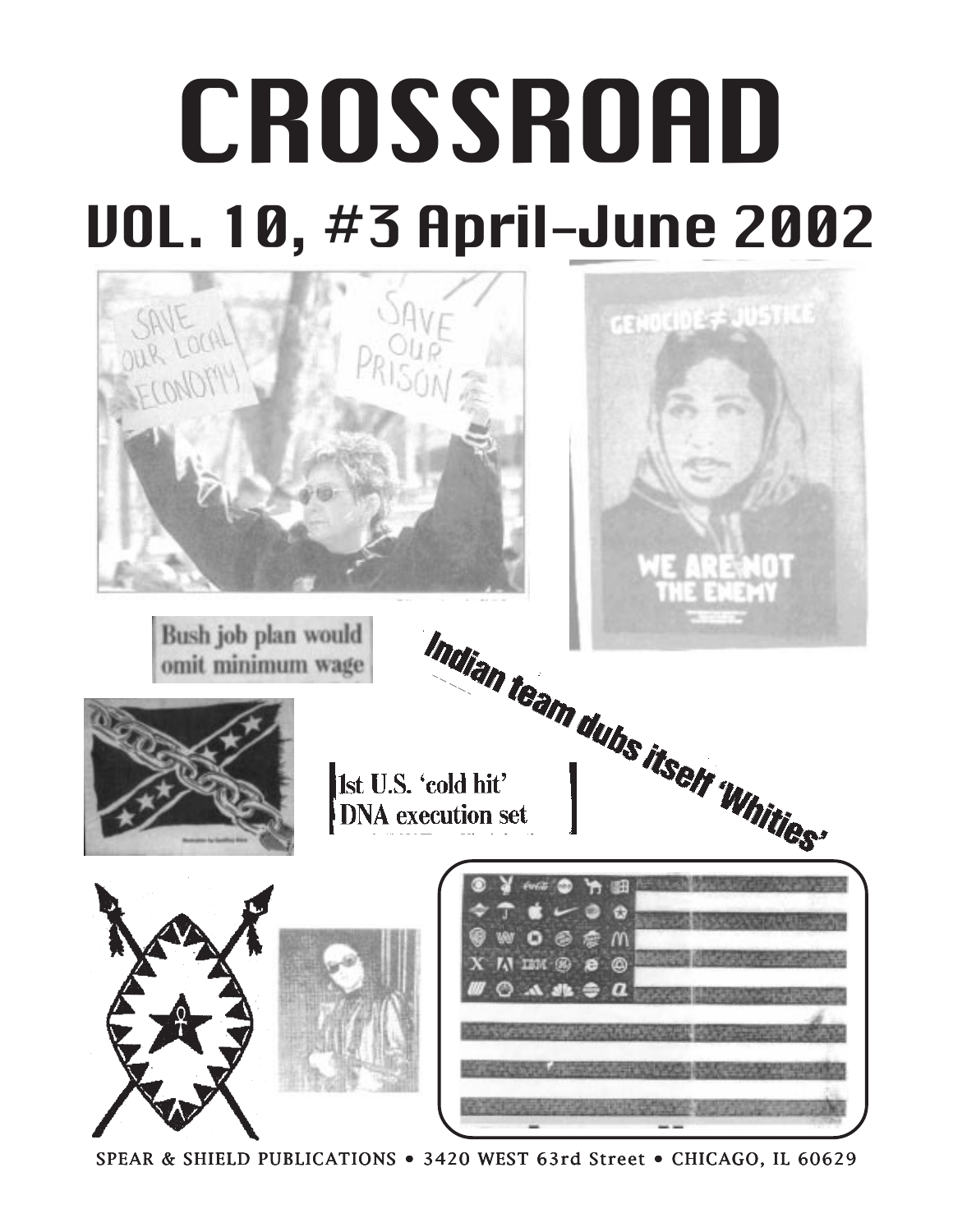

# **Women, Power, and Revolution**

#### *Kathleen Neal Cleaver*

When Black Classic Press director Paul Coates invited me to speak at the Howard University symposium featuring the book he'd published, The Black Panther Party *Reconsidered*, he asked me to be on the panel discussing the party's legacy. I dislike the term "legacy", to me it signifies what has been left after death. Since I am not dead, and a lot of other former Panthers aren't dead, I told him I'd rather speak on a different panel. The afternoon panel, he said, would focus on gender. I suggested that it be called "Women, Power, and Revolution," because I think what we have to say about gender transcends the experience of being involved with the Black Panther Party. The organizers, however, followed the conventional thinking, and entitled my panel "Gender Dynamics Within the Black Panther Party." Regardless of what name was chosen, I think the rel-

evant question to discuss is this: How could a young black woman raised during the 1950s find someplace to take collective action against the repressive social conditions she faced, and bring about revolutionary

change? While I was growing up, I saw black women who inspired me to ask that question, and showed me where I could find that place. I saw **Gloria Richardson** standing face to face with National Guard soldiers, bayonets sticking from the guns they pointed at demonstrators she led in Cambridge, Maryland. I saw **Diane Nash** speaking at Fisk University, leading black and white Freedom Riders onto Greyhound buses that got set on fire when they reached Alabama. I saw **Ruby Doris Robinson** holding a walkie-talkie, dispatching the fleet of cars that transported civil rights workers across the state of Mississippi during the 1964 Freedom Summer. These women were unfurling a social revolution in the Deep South. Gloria Richardson, Diane Nash, and Ruby Doris Robinson all worked with the Student Nonviolent Coordinating Committee (SNCC). That's where I was determined to go.

About two weeks before I joined SNCC, "Black Power" replaced "Freedom Now" as the battle cry. We, young women and young men who flocked to the front lines of the war against segregation, were contesting the remaining legacy of racial slavery. What we sought to eliminate were the legal, social, psychological, economic, and political limitations still being imposed on our human rights, and on our rights as citizens. That was the context in which we fought to remove limitations imposed by gender, clearly aware that it could not be fought as a stand-alone issue.

During that era, we hadn't developed much language to talk about the elimination of gender discrimination. Racism and poverty, imposed by bloody terrorists backed by state power, seemed so overwhelming then, and the ghastly backdrop of the war in Vietnam kept us alert as to what was at stake. It was not that gender discrimination wasn't apparent. It was evident in the most intimate matters—separate bathrooms marked "colored women" or "white ladies"; it was obvious in the facts that so many schools did not allow women to attend, and that so many jobs were not available if you were a woman. But from the early to mid-1960s, the first order of business was not how to advance our cause as women but how to empower the community of which we were a part, and how to protect our lives in the process.

Being in the Movement gave me and everyone who joined it a tremendous education. That experi-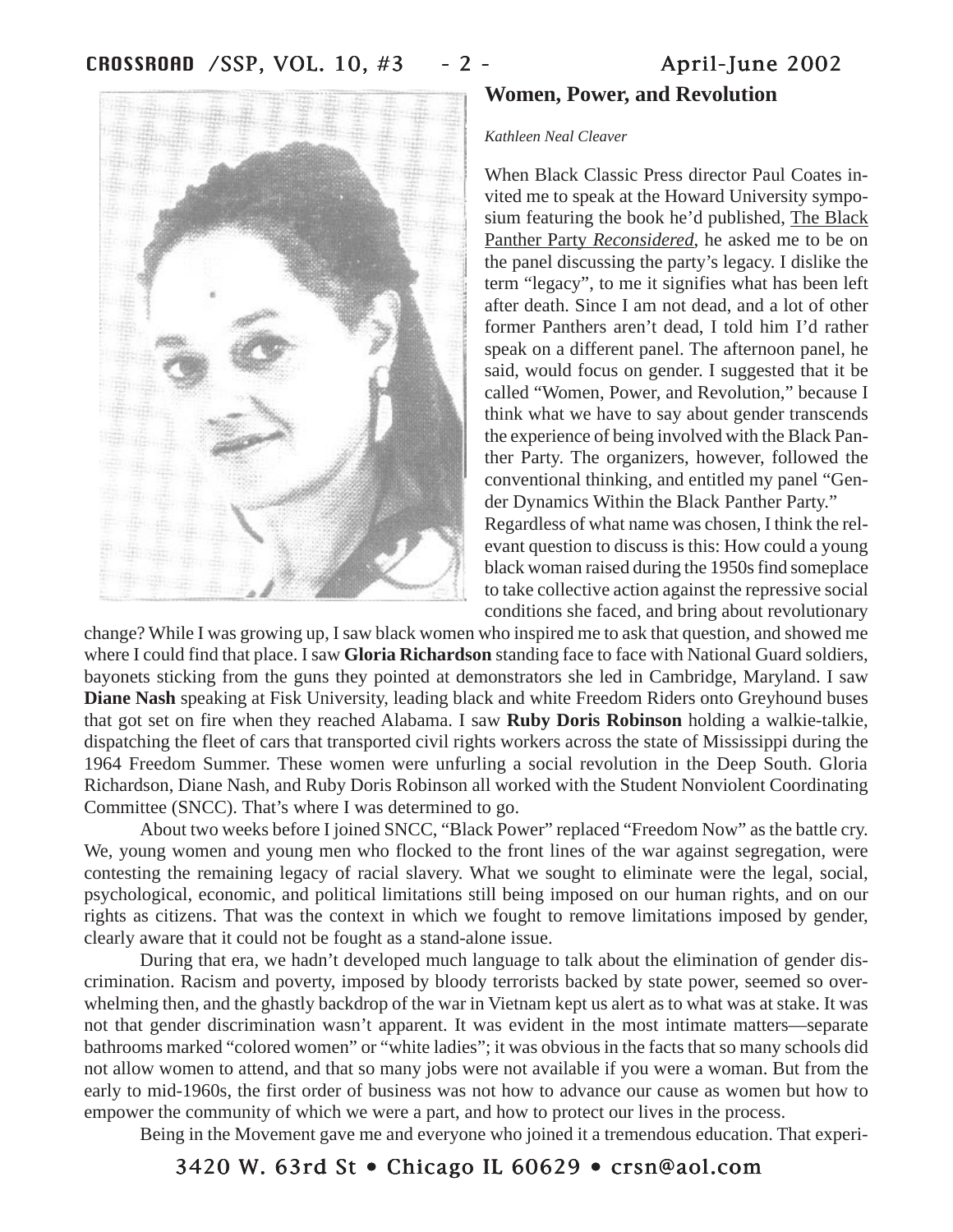# CROSSROAD /SSP, VOL. 10, #3 - 3 - April-June 2002

ence taught us how to understand the world around us, how to think through the issues of what we could do on our own to advance our people's cause, how to organize our own people to change the world around us, and how to stand up to terrorism. Everything I learned in SNCC I took with me into the fledgling Black Panther Party. I started working there in November 1967, three or four weeks after Huey Newton was jailed on charges of killing an Oakland policeman in a predawn shoot-out. I organized demonstrations. I wrote leaflets. I held press conferences. I attended court hearings. I designed posters. I appeared on television programs, I spoke at rallies. I even ran for political office in order to organize the community around the program of the Black Panther Party and mobilize support to free Huey Newton.

At times, during the question-and-answer session following a speech I'd given, someone would ask, "What is the woman's role in the Black Panther Party?" I never liked that question. I'd give a short answer: "It's the same as men." We are revolutionaries, I'd explain. Back then, I didn't understand why they wanted to think of what men were doing and what women were doing as separate. It's



#### **Gloria Richardson**

taken me years, literally about twenty-five years, to understand that what I really didn't like was the underlying assumption motivating the question. The assumption held that being part of a revolutionary movement was in conflict with what the questioner had been socialized to believe was appropriate conduct for a woman. That convoluted concept never entered my head, although I am certain it was far more widely accepted than I ever realized.

Nowadays, the questions are more sophisticated: "What were the gender issues in the Black Panther Party?" "Wasn't the Black Panther Party a bastion of sexism? Etc., etc., etc. But nobody seems to pose the question that I had: Where can I go to get involved in the revolutionary struggle? It seems to me that part of the genesis of the gender question, and this is only an opinion, lies in the way it deflects attention from confronting the revolutionary critique our organization made of the larger society, and turns it inward to look at what type of dynamics and social conflicts characterized the organization. To me, this discussion holds far less appeal than that which engages the means we devised to struggle against the oppressive dynamics and social conflicts the larger society imposed on us. Not many answers to the "gender questions" take into consideration what I've experienced. What I've read or heard as answers generally seem to respond to a particular model of academic inquiry that leaves out what, I believe is central: How do you empower an oppressed and impoverished people who are struggling against racism, militarism, terrorism, and sexism too? I mean, how do you do that? That's the real question.

My generation became conscious during a period of profound world turmoil, when the Vietnam War and countless insurgencies in Africa, Asia, and in Latin America challenged the control of the resources of the world by the capitalist powers. They were facing a major assault. Those of us who were drawn to the early Black Panther Party were just one more insurgent band of young men and women who refused to tolerate the systematic violence and abuse being meted out to poor blacks, to middle-class blacks, and to any old ordinary blacks. When we looked at our situation, when we saw violence, bad housing, unemployment,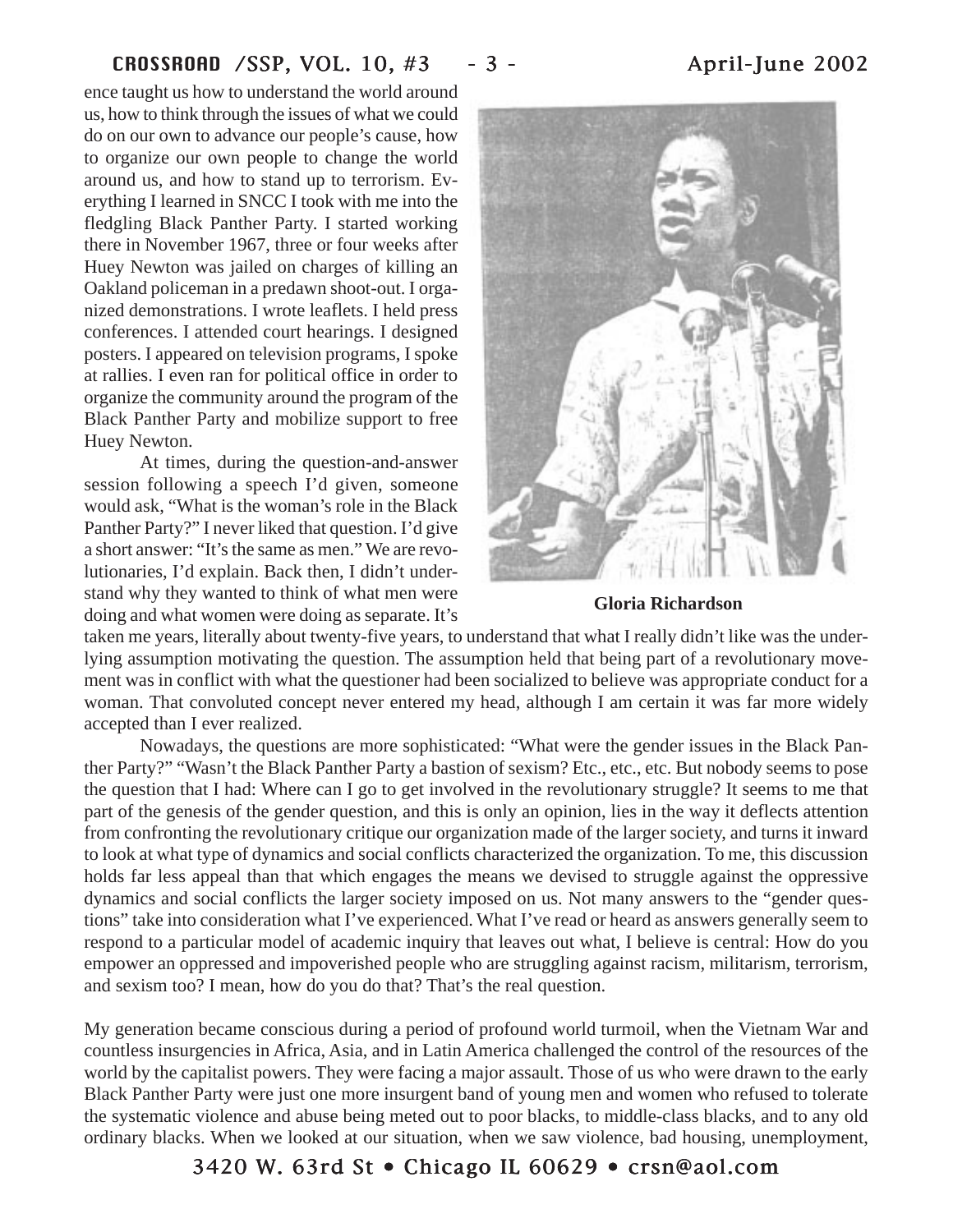## CROSSROAD /SSP, VOL. 10, #3 - 4 - April-June 2002

rotten education, unfair treatment in the courts, as well as direct attacks from the police, our response was to defend ourselves. We became part of that assault against the capitalist powers.

In a world of racist polarization, we sought solidarity. We called for Black power for Black people, Red power for Red people, Brown power for Brown people, Yellow power for Yellow people, and, as Eldridge Cleaver used to say, White power for White people, because all they'd known was "Pig power." We organized the Rainbow Coalition, pulled together our allies, including not only the Puerto Rican Young Lards, the youth gang called Black P. Stone Rangers, the Chicano Brown Berets, and the Asian I Wor Keun (Red Guards), but also the predominantly white Peace and Freedom Party and the Appalachian Young Patriots Party. We posed not only a theoretical but a practical challenge to the way our world was organized. And we were men and women working together.

The women who filled the ranks of our organization did not have specifically designated sex roles. Some women worked with the newspaper, like **Shelley Bursey**, who became a grand jury resister when she was jailed because she refused to respond to one of the investigations into the Black Panther Party newspaper. Some of us, like **Ericka Huggins**, saw their husbands murdered, then were arrested themselves. In Ericka's case, she was jailed along with Bobby Seale and most of the New Haven chapter on charges of conspiracy to commit murder. She was later acquitted, but imagine what happens to an organization when fourteen people at once get arrested on capital charges. That doesn't leave much time to organize, or to have a family life. Maybe that was the kind of pressure that they hoped would force us to give up.

I created the position of Communications Secretary, based on what I had seen Julian Bond do in SNCC. I sent out press releases, I got photographers and journalists to publish about us, I wrote articles for our newspaper. I ran for political office on the Peace and Freedom Party ticket, against the incumbent Democratic state representative—who, by the way, was Willie Brown (now mayor of San Francisco). We ran a campaign poster in the *Black Panther* newspaper, which was a drawing of Willie Brown with his mouth sewed up, his body tied up in rope. The caption read: Willie Brown's position on the War, political prisoners, and racism, you get the idea. We were imaginative in our approach to political organizing. **Matilaba**, one of the earliest women members of the Black Panther Party, published drawings in the newspaper along with Emory Douglas. **Connie Matthews**, a young Jamaican who was working for the United Nations in Copenhagen, met Bobby Seale when he came over there on a tour, joined the Black Panther Party, and became our International Coordinator. **Assata Shakur**, who joined the New York chapter of the Black Panther Party, later became convicted of murdering a state trooper after a shoot-out on the New Jersey Turnpike in which she was wounded and another Panther, Zayd Shakur, was killed. Fearing that she would be killed, she escaped from prison, lived underground for a while, and eventually received asylum in Cuba.

 In fact, according to a survey Bobby Seale did in 1969, two-thirds of the members of the Black Panther Party were women. I am sure you are wondering, why isn't this the image that you have of the Black Panther Party? Well, ask yourself, where did the image of the Black Panthers that you have in your head come from? Did you read those articles planted by the FBI in the newspaper? Did you listen to the newscasters who announced what they decided was significant, usually, how many Panthers got arrested or killed? How many photographs of women Panthers have you seen? Think about this: how many newspaper photographers were women? How many newspaper editors were women? How many newscasters were women? How many television producers were women? How many magazine, book, newspaper publishers? Who was making the decisions about what information gets circulated, and when that decision gets made, who do you think they decide to present? Is it possible, and this is just a question, is it possible that the reality of what was actually going on day to day in the Black Panther Party was far less newsworthy, and provided no justification for the campaign of destruction that the intelligence agencies and the police were waging against us? Could it be that the images and stories of the Black Panthers that you've seen and heard were geared to something other than conveying what was actually going on?

What I think is distinctive about gender relations within the Black Panther Party is not how those gender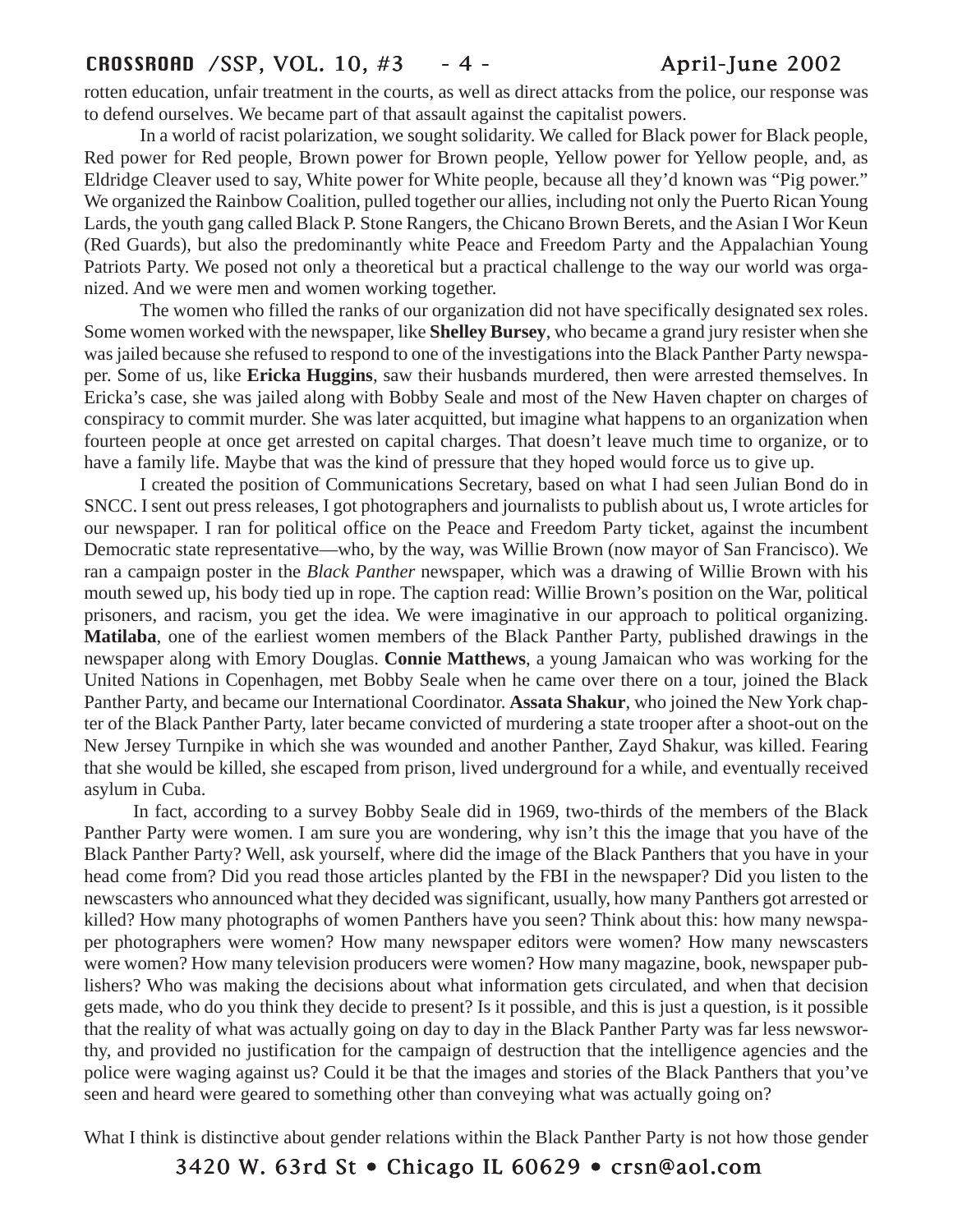# CROSSROAD /SSP, VOL. 10, #3 - 5 - April-June 2002

relations duplicated what was going on in the world around us. In fact, that world was extremely misogynist and authoritarian. That's part of what inspired us to fight against it. When women suffered hostility, abuse, neglect, and assault—this was not something arising from the policies or structure of the Black Panther Party, something absent from the world-that's what *was* going on in the world. The difference that being in the Black Panther Party made was that it put a woman in a position when such treatment occurred to contest it. I'll always remember a particular mini-trial that took place at one of our meetings. A member of the Party was accused of raping a young sister, who was visiting from the Los Angeles chapter of the Black Panther Party, and he got voted out of the Party on the spot. Right there in the meeting. In 1970 the Black Panther Party took a formal position on the liberation of women. Did the U.S. Congress make any statement on the liberation of women? Did the Congress enable the Equal Rights Amendment to become part of the Constitution? Did the Oakland police issue a position against gender discrimination? It is in this context that gender relations—a term that we didn't have back then—in the Black Panther Party should be examined.

I think it is important to place the women who fought oppression as Black Panthers within the longer tradition of freedom fighters like **Sojourner Truth**, **Harriet Tubman**, **Ida Wells Barnett**, who took on an entirely oppressive world and insisted that their race, their gender, and their humanity be respected all at the same time. Not singled out, each one separate, but all at the same time. You cannot segregate out one aspect of our reality and expect to get a clear picture of what this struggle is about. In some cases, those who raise issues about gender are responding to what they think is the one-sided portrayal of the Black Panther Party as some all-male, macho revolutionary group. But look at where the picture is coming from before concluding that the appropriate response is to investigate gender dynamics within the Black Panther Party. I am not criticizing the project, but I am criticizing the angle.

The way Black women have sustained our community is phenomenal. Historically, we did not live within the isolation of a patriarchal world, we were thrust into that brutal equality slavery imposed. Our foremothers knew we would have to face the world on our own, and they tried to prepare us for that. What I think need to be examined and explained more fully are the powerful contributions women have made to our resistance against slavery, to our resistance against segregation, to our resistance against racism. Placing the participation of women in the Black Panther Party within that context illuminates a long tradition of fighting women. But that tends not to be what scholars asking these gender questions seem to have in mind.

To conclude, I refer to W. E. B. Du Bois, who pointed out that until emancipation, blacks faced two alternatives: we could either revolt and resist, or assimilate and submit. Emancipation provided a third alternative that Du Bois called "separate development." It could be seen as the ground of nationalism, or some might prefer to call it pan-Africanism. What I think is unique about the Black Panther Party is that as an organization, it combined all these possibilities in one. It provided the chance to revolt, to assimilate, and to have separate development at different aspects and at different times. I think that needs to be understood. I think the Black Panther Party's leadership structure, organizational structure, and military structure all need to be better understood. I think the way the organization furthered the main currents of African-American resistance from slavery to the present needs to be better understood, and that is the context within which gender dynamics should be placed.

Look at the demands raised by the Colored Peoples' Conventions at the end of the Civil War: they asked for the right to education, the right to be treated in law the same as white people, for equal treatment under the law. When you look at the Appeal to Human Rights issued by the student movement in Atlanta when they launched the campaign of sit-ins, what did they demand? Jobs, housing, education, and an end to police brutality. When you look at the Charter of the Kenya Land and Freedom Army, the African liberation movement that we called the Mau Mau, what did they ask for? They wanted self-government. They wanted to get rid of foreigners. They wanted an end to the trial of criminal and murder cases by the Europeans. Things like that. All these demands were similar to what we asked for in the Black Panther Party's Ten Point Platform and Program. We insisted on power to determine our destiny, full employment, decent education, and an end to police brutality. These have been our peoples' demands for over a century.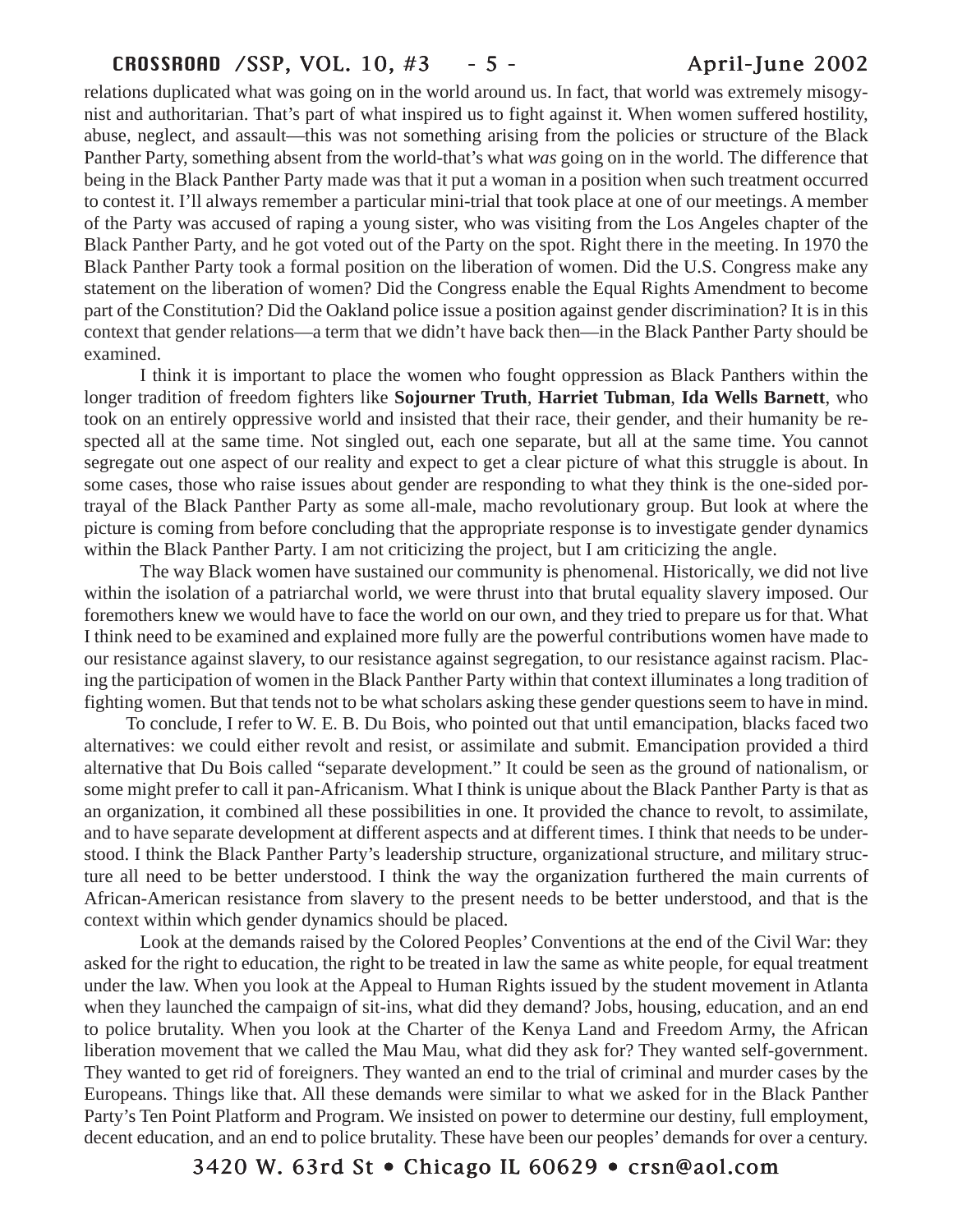# CROSSROAD /SSP, VOL. 10, #3 - 6 - April-June 2002

The Black Panther Party continued to fight for what our people demanded in those Colored Peoples' Conventions, in those civil rights protests, and in those African liberation struggles, and this is what the black women who joined the organization were fighting to bring about.

I am a part of a group of women, former Black Panthers, who have been meeting for the past few years. We hold retreats to come together and discuss what has happened to us, to restore our health, and to recover from the injuries and traumatic experiences that we have endured. A few days ago, I was at the Newark airport to catch a 5:00 A.M. flight to Atlanta, on my way to one of these retreats, and I ran into the actor Danny Glover, who was also taking that 5:00 A.M. flight to Atlanta, where he was going to visit his family.

We talked, and of course, I asked him about his work in the film *Beloved*, and told him that I was going to a Black Panther women's retreat. Danny Glover lived down the street from me in San Francisco. He told me, "I came to San Francisco in 1967 to go to San Francisco State." I said, "I came to San Francisco in 1967, but I went to Eldridge Cleaver's apartment." We all lived on Oak Street, only a few houses apart. He was involved with the BSU (Black Student Union). Many students who belonged to the BSU were active in the Black Panther Party; our organizations were very close. In fact, one of the demands made when the students at San Francisco State initiated their strike concerned George Murray, a professor who was fired and was then on the Central Committee of the Black Panther Party. So I told him about our Black Panther women's retreat.

 Danny was sitting beside me at the gate. He tilted his head back and looked up as if he were remembering something that happened a long time ago. Then he said, "Oh, those women.... Those women in the Black Panther Party, you all held it together. The men—there was a lot of chaos going on. Things were wild. But it was the women who held it all together."

*Kathleen Cleaver's memoir Memories of Love & War, will be published in Fall 2002. Her Liberation, Imagination & the Black Panther Party, which she edited with George Katsiaficas, is in bookstores now.*

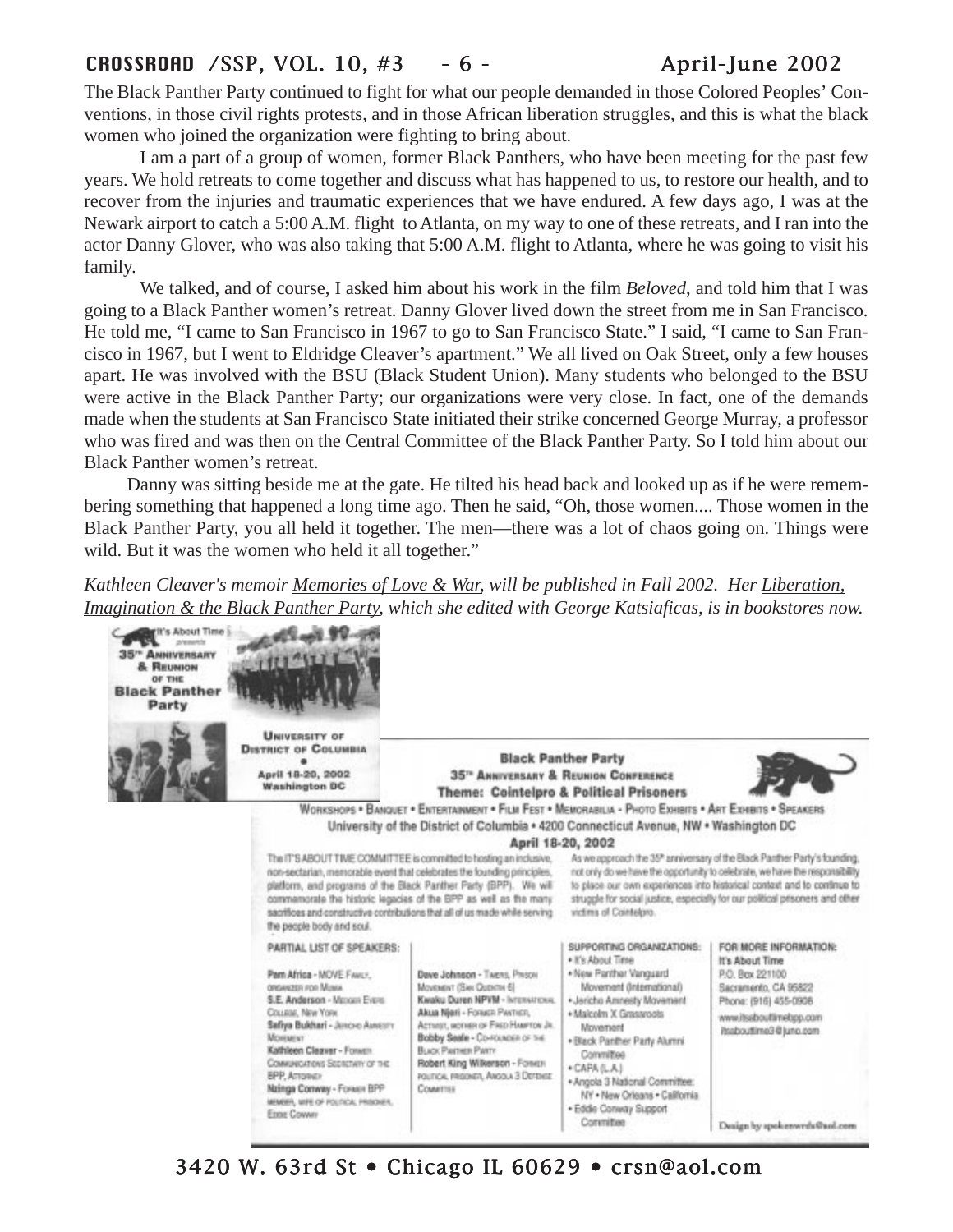# **"You Have To Take Action From Below"**

## *Interview With James Petras On The Uprisings In Argentina*

A month ago, Argentina was a symbol of the disaster of the free market. Years of recession had driven unemployment to nearly 20 percent and pushed one-third of the population into poverty. And all President Fernando de la Ra and his hated economics chief Domingo Cavallo could offer was more austerity - slashed wages, layoffs, spending cuts, privatization. But Argentina today is the symbol of something else - the hope of a better future. In mid- December, ordinary Argentineans said "no" to the misery of a system run by bankers and bosses. By December 20, every city and town in Argentina, including Buenos Aires, was paralyzed by mass demonstrations. Cavallo was the first to go. Then de la Ra. And one week after that, a new wave of demonstrations brought down another government. James Petras has worked for the past two years with the unemployed movement in Argentina. Petras is the author of numerous books on Latin America - the most recent, co-authored with Henry Veltmeyer, is Globalization Unmasked: Imperialism in the 21st Century.

## **Q: Where did the spark for the December uprising come from?**

**James Petras:** The driving force for these massive mobilizations has its roots in the large-scale, sustained activities of the unemployment movement.

 The unemployed workers movement has been gaining strength for the last five years. But in the last year, it's spread throughout the country and has played a major role in securing subsistence programs from the government and public works for at least a sector of the unemployed.

 Its tactics are to paralyze the circulation of commodities and transportation. So the piqueteros, as they're called, meaning "the picketers" block off major highways in order to make their demands.

 The ranks of the unemployed movement include a preponderance of women, especially woman heads of households, which has grown with the unemployment.

 In some areas, unemployment is probably 50 to 60 percent. So many of the piqueteros are factory workers with trade union experience. Many are young people who've never had a job.

 They organize and block the highways. Traffic piles up, trucks can't move, factories can't get supplies. These are the functional equivalents of factory workers downing their tools. In this case, instead of directly stopping production, they stop the inputs and outputs from production.

 Then the government can send the police down, in which case there's a whole confrontation. People have been killed, five or six recently in the north of Argentina.

 But the fear for the government is that if the confrontations continue, the crowds come in from the huge slums, and it could turn into a mini-civil war. So the government usually - after threats and mobilizations of police - negotiates an agreement.

 These agreements are discussed by the participants themselves. They don't delegate any leaders to go downtown. They make the government come to the highways, and the people there discuss what they should demand and what they should accept.

 Their experience with delegated leadership is that they go downtown, they sit in a big room with the government or with the trade union bureaucracy, and they usually get bought out. The leaders get some payoffs, even the militant leaders. Or they get drawn into some tripartite agreement, and the rank and file is sold out. So their activity is about direct representation, direct negotiation, direct action.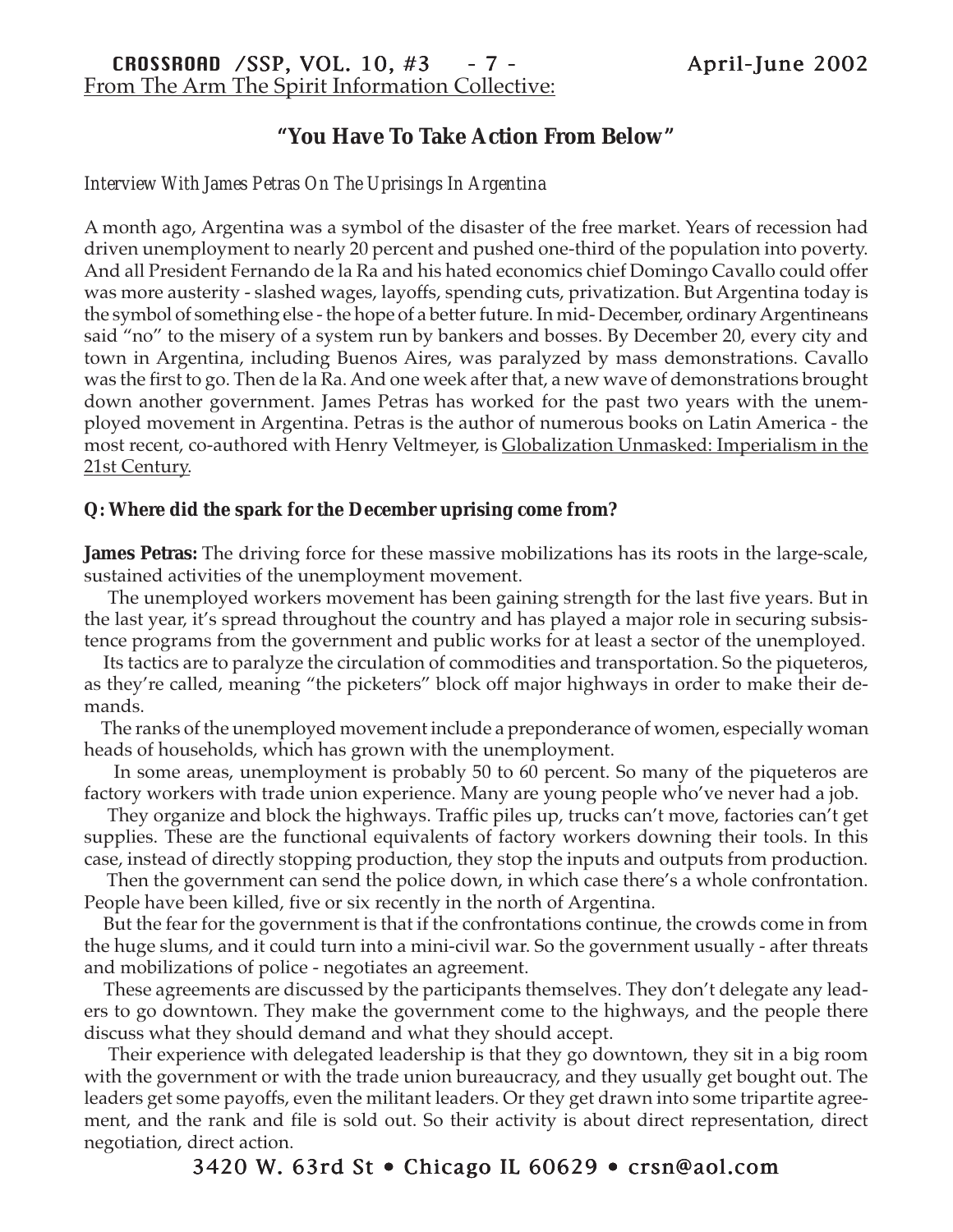## CROSSROAD /SSP, VOL. 10, #3 - 8 - April-June 2002

 These demonstrations have been enormously successful within the limited areas in which they operate. But recently, as early as September of last year, there were two national meetings trying to coordinate the committees from all the different cities and the regions and suburbs of Buenos Aries, and they created a kind of coordinating committee.

 But what they taught the population as a whole was that you can't rely on the politicians. You have to take action for yourself and from below.

#### **How did the piqueteros struggles set the stage for the December demonstrations?**

 I think that spirit began to manifest itself, even in downtown Buenos Aires, shortly before this latest uprising. There were several cases where grievances emerged, and shopkeepers and others decided to close off downtown streets.

 There was a huge debate within the movement, because the so-called progressive trade union leadership thought it could win over the middle class by blocking main streets but allowing alternative streets to function. This was opposed by the more militant unemployed movements, which said you either close the streets, or you don't.

 So this spirit captured the imagination of not only employed workers and, of course, the young people, but also the impoverished lower middle class, and even sectors of more affluent petty bourgeois, including shopkeepers, small businessmen and others who had accounts in the banks.

 When the government finally confiscated the savings - billions of dollars in savings - of the middle class, these layers also became involved in street demonstrations. This is an impoverished, radicalized middle class.

 It's a mistake to think of it as simply the middle class. These are people who've lost all their savings. They don't have money to pay their grocery bills, or their rents, or go on vacations, or what have you. So under the example of the unemployed workers, you had a coming together of various strands of the population.

 You had the great mass of unemployed who were involved in some kind of informal economy. You had employed workers who hadn't been paid because the accounts of their employers are frozen. And you have a great mass of public employees and shopkeepers and others forming a very broad front against the bankers.

 The bankers have been able to get their money out. By using the purchase of Argentine stocks on the New York Stock Exchange, they have no problem getting their money out of the country.

 So this is very much a class phenomenon, in which the unemployed workers formed one pole, drawing the workers, the petty bourgeois and sectors of the middle class to the politics of extraparliamentary struggle - to the politics of rejecting the major bourgeois parties.

 This, I think, is the dynamic. Now whether this middle class will be a strategic ally - whether they'll get a deal which allows them to take their money out of the banks - is an open question.

 But I think the most important factor in this is that mass action, more than all the ritual strikes of the trade union bureaucracy, led to the ouster of the main leaders of neo-liberalism and the main spokesmen for U.S. banks and U.S. imperialism in the government at that time.

 Each time, they've been replaced by new faces, all coming within the framework of neo-liberalism. There's no way that the debt can be paid without precipitating a mass uprising - in which case, I think, the bourgeois parliamentary system will go down, and perhaps you'll have a civil war, with the military coming into the picture.

 Nothing in the bourgeois press captures the degree of tension and polarization that exists in Argentina today. On the spot, activists and revolutionaries describe it as a pre-revolutionary situation. And certainly the degree of hostility to all the bourgeois parties and the degree of militancy of great masses of people would describe a pre-revolutionary situation.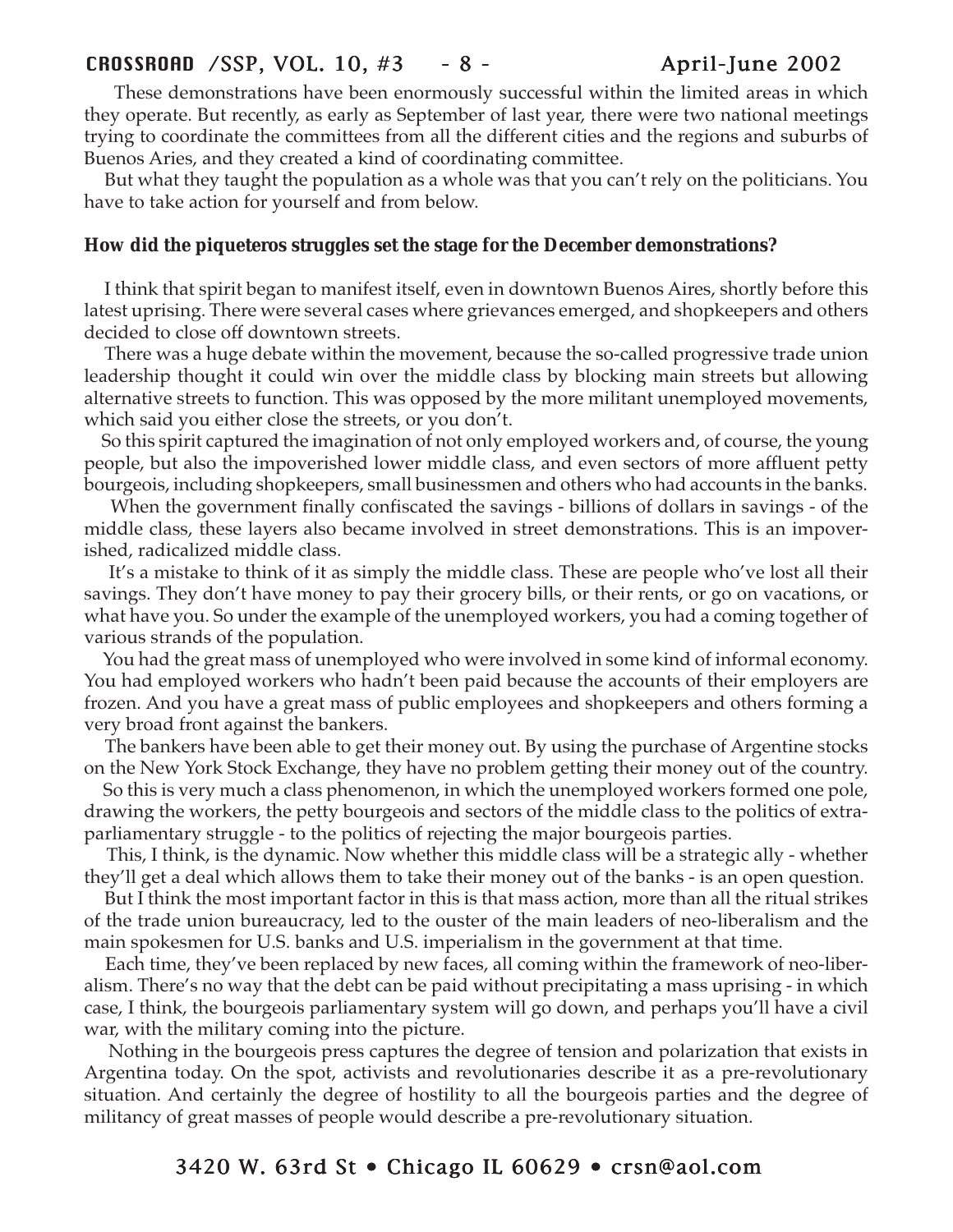There isn't at this time an organized revolutionary party with roots and support. There are thousands of local activists and militants who engage in these activities, and there is a broad radicalization of consciousness among hundreds of thousands, if not millions, of Argentineans today - unprecedented in recent times in Latin America.

 But the little left parties - all the Trotskyist and Marxist parties - spent most of their resources recently in electing officials to an impotent parliament. And nowhere have these parties - or the center-left, of course - exercised any kind of leadership. They've been out of sight. They issue manifestos; they sell their newspapers. In none of these growing mass confrontations - that are reaching proportions of hundreds of thousands in different cities - has there been any organized vanguard.

 There are militants from the unemployed movement, who have some kind of street-fighting experience and preparation. Programmatically, they're clear as far as their immediate demands which is massive employment projects, living wages, unemployment benefits, and of course, no payment of the debt. And some sectors are calling for the renationalization of the strategic sectors of the economy.

## **What will Duhalde's new government be like?**

 The current government of President Duhalde is clearly a provocation. He's a man of the right, and he's organized, in the past, a political apparatus of thugs.

 Despite what the press says, he is capable of putting right-wing street fighters out - fascist-like groups that can draw on lumpens and some disoriented unemployed to challenge for hegemony in the streets and take pressure off the police. There already has been one major confrontation with, of course, police taking the side of Duhalde's Peronist thugs.

 But this is, I think, a dress rehearsal. There is no honeymoon period for Duhalde. Right as were speaking today, there are massive demonstrations in Argentina, and there are preparations for a big show of force when he announces his economic program late this afternoon.

 More than any recent events, we're dealing with a country that has a long tradition of trade union, collective action. General strikes are more common in Argentina than in any country in the world.

 This is the country that has the biggest concentration of unemployed industrial workers in the world today. And thirdly, this is the country with the largest number of unemployed workers organized and engaged in direct action.

 What is, I think, necessary or missing in this context is a recognized political leadership that can carry this dynamic process forward to the creation of a workers government. I think the ensuing struggle is going to raise that question very acutely.

 We should keep in mind that the leadership in Washington will not rest until it buries that movement. And I think what you might see is the maintenance of the civilian political facade and the return of the military as a determining factor in politics.

 And that's like throwing wood on the fire. As we saw in the earlier dictatorship of 1976, it took 30,000 dead and disappeared to bury that movement. This time, there are many, many more activists and militants than there were at the height of the mobilizations in the 1960s and 1970s.

## **You talked about the conservatism of labor leaders and the unions "ritual" general strikes. But haven't the unions played a role in the resistance?**

 You can't just speak of a general strike in Argentina. There are general strikes, and there are general strikes. And everybody knows that in Argentina. You can talk to a cab driver, who, when you ask, "What do you think of this general strike?" will tell you that the bureaucrats are using it to blow off steam.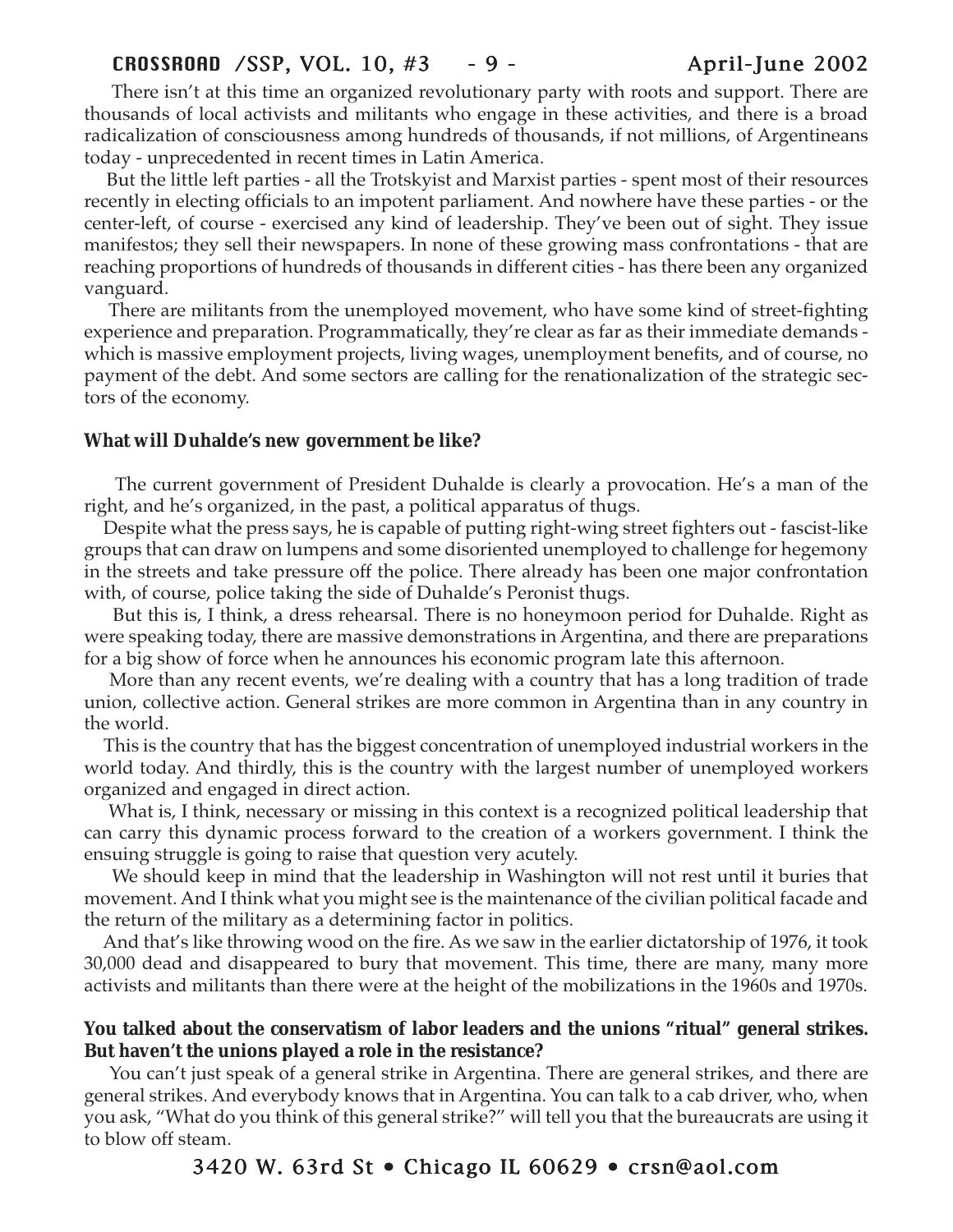#### CROSSROAD / SSP, VOL. 10, #3 - 10 - April-June 2002

 They're one-day affairs with no active mobilizations or factory occupations. The employers know it, and the government knows it - that if they sit on their hands for one day, everything goes back to normal.

 So they have little consequences. There's little mobilization and little in the way of activating the class and creating class consciousness. They're decided from above, and they're shut off from above.

 There are three trade union confederations in Argentina. The official trade union is the CGT, which has allied itself with every government since the dictatorship - and even had arrangements with the dictatorship.

 There's the CGT-Moyano - the dissident CGT led by Hugo Moyano, which has been critical of the official CGT for being so closely tied to the government. But in turn, this federation is run by another set of bureaucrats who utilize their opposition to the status quo to pressure the government to make concessions to their followers while maintaining a distance from any structural challenges.

 The third major union is the progressive CTA, which emerged as a rejection of the CGT and has many of the public-sector workers - workers who haven't had any relief with the shutting down and cutting off of services and the firings of hundreds of thousands.

 The Moyano trade union bureaucracy has been more eager to engage in general strikes and to mobilize around specific issues. They use a great deal of populist rhetoric, but later negotiate on more narrow sectoral issues, constantly negotiating behind the backs of the workers.

 That's why they're distrusted by many sectors of the working class as being essentially an opportunistic opposition that is capable of putting people in the streets, but is also quite capable of bringing them out of the streets.

 The CTA has been the most active and radical of the trade unions, led by the ATE, the public employees union. They have been involved with the piqueteros and the unemployed.

 They have raised very important structural issues. However, they have not at any point called into question the capitalist system. Moreover, they have a tendency to engage in militant actions and then step back and negotiate. They have been conscious of their position as state employees - and therefore very much engaged in negotiating with the state and paying lip service to the rest of the working class.

 They say that we ought to unify the unemployed and the public employees. But the experience of the unemployed workers with the national leadership of the CTA - and, particularly, the ATE - has been that they become auxiliaries. And when the real negotiations take place, it's over cutbacks in employment in the public sector. That's why the unemployed decided to go and organize for themselves.

 Now, there are powerful sectors of the public employees unions, plus sectors of the teachers union, that have engaged in mass struggle and confrontations - and have suffered some injuries and deaths even in these great mobilizations.

I think one has to distinguish between the national leadership - particularly of the CTA and to

| A monting Says It Needs More Economic Aid to Avert Turmoil |  |  |  |  |  |  |  |
|------------------------------------------------------------|--|--|--|--|--|--|--|
|------------------------------------------------------------|--|--|--|--|--|--|--|

a lesser degree the Moyano group - and the rank and file. This is especially true in the provinces, where you will find very radical, very militant trade unionists, local leaders even, as well as the rank and file.

 For example, in Cordoba, in Salta, and in Neuquen, where the petroleum industry is located, you have a great number of trade union activists, some of whom have been influenced by the piqueteros, who have joined in struggles.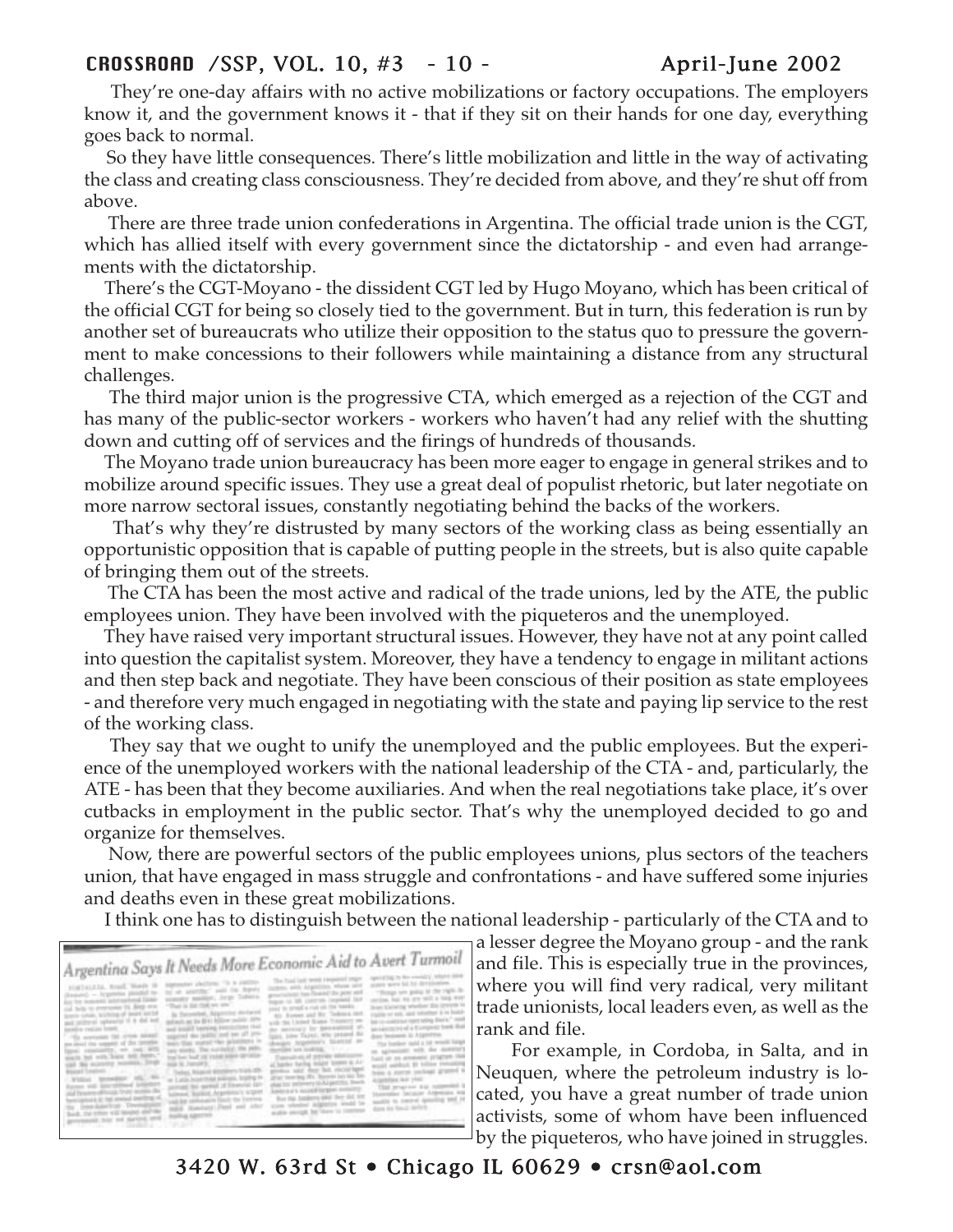#### CROSSROAD / SSP, VOL. 10, #3 - 11 - April-June 2002

# **What do these links between the unemployed movements and rank-and-file union members look like?**

 I can give you an example. Hospital workers in Neuquen were protesting for weeks, trying to get rid of an abusive director. Finally, the director called the police in to stop the strikers from blocking the entrance to the hospital.

 Word got back to the unemployed. They jumped into their cars and buses - whatever transport was available - and went up there 300 strong. In less than an hour, the director was out, and the hospital workers elected a new director.

 That was an example of the kind of solidarity between the health workers and the piqueteros that occurs frequently in the interior of the country. I think this is a very promising development. But it has to be seen in context.

 The pronouncements coming from the general leaderships are not representative of what they do - and certainly don't correspond to the kinds of alliances which are building up at the grassroots level. That's the significant thing.

 I'm not saying that there aren't individual leaders in some particular sector of industry who've displayed militancy. But the militancy today has to be understood in a very concrete sense. Where were the leaders of the ATE and the CTA during the December 20 protests?

 The militants tell me that they were under the bed. They were notable by their absence in those great days that brought down the de la Ra government. They don't show face, as they say in Argentina. And that is very important, because action tells you a lot more than the speeches and programs.

## **Where do industrial workers fit into this picture of the labor movement?**

 The bulk of industrial workers are unemployed today. They used to be 40 percent of the labor force. They're under 20 percent today.

 So we have to think of the unemployed not as some kind of poor, urban street vendors. We're talking about Argentina. Were talking about guys that worked in auto plants, who were steelworkers, who were metallurgy and mechanical workers. When I spoke last May at a meeting in Argentina, I met a great many workers who had backgrounds in the trade unions.

 And what's even more interesting are the wives of former industrial workers. One of the things I've noted is the militancy and high levels of participation of wives of industrial workers - wives who've taken on even more family responsibilities because their husbands have become disoriented, in part because of long-term unemployment.

 The women are the ones to call them out on the picket line - to go down and be active in order to get a job. Because if you're not on the road blockage, you're not there to get a job when the assembly meets.

 To understand the union movement, think that the U.S. [AFL-CIO President John] Sweeney and the mainstream of the AFL-CIO would be in the CGT. The left-of-center of the AFL-CIO would probably be with Moyano, the dissident. Very few trade unionists would be with the CTA. And of course, the militant section of the CTA would be totally foreign to American trade unionism - or even most of European trade unionism today.

 We have to put this in perspective. The mass action and mass confrontations beginning on the 20th did more to change the political agenda and the physiognomy of the government than all the general strikes and symbolic protests of the trade unions in the last five or 10 years. The general strikes are important when they have a social content - when the workers occupy the factories and come out and face the government.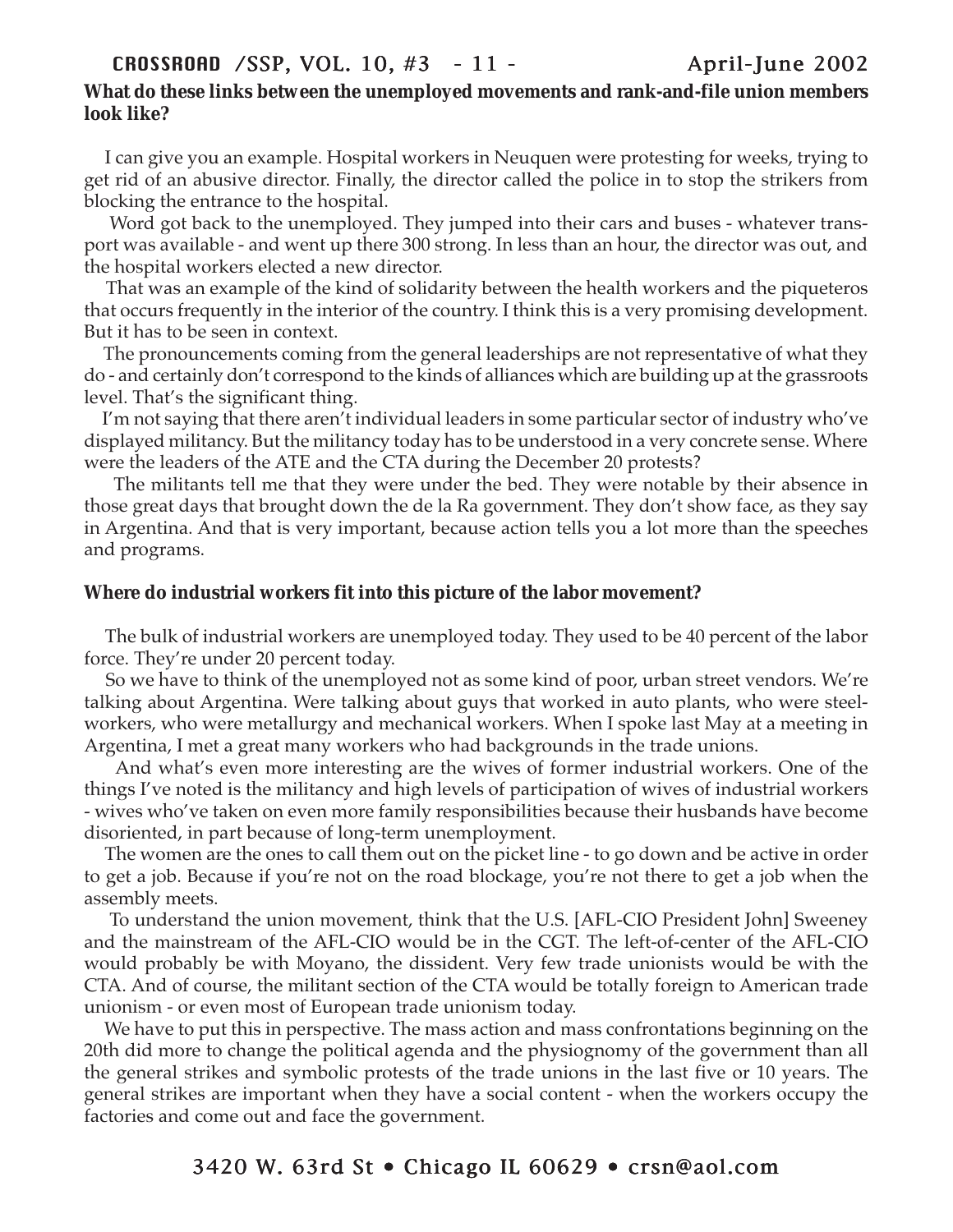## CROSSROAD /SSP, VOL. 10, #3 - 12 - April-June 2002

 That's what I think these movements of the unemployed have. These are desperate people today. These are not employed workers fighting against a particular cutback. They've lost all their savings. They've been out of work for a long time. Many of them haven't seen meat for months. This is a whole desperate mass of people that cuts across class lines - but in which class demands are articulated.

#### **What are the prospects for the development of an organization or party that can take up the big political questions ahead?**

 The organizing principle of the struggle has been hunger. That's what started the sacking of supermarkets in December, and the organization of these road blockages before that. You had what we might call survival demands for jobs - even low-paying public works jobs at \$200 a month - and for food.

 Out of that struggle and organization, some of the more advanced workers in the movement - with trade union experience and some political experience - began to raise other issues, structural issues like repudiating the debt, large-scale public investments and the renationalization of strategic industries.

 There are Marxists and socialists who are involved in some of these organizations. But they are there as militants within these movements. They are not, certainly, the dominant force. And they certainly don't have the following in these movements to give leadership and direction - at least at this time.

 I think what you have is three levels. One is the grassroots, which is suffering horrendous deprivation. Here's a country that is one of the leading meat and grain producers in the world, and the workers are hungry. They don't have beef, they don't have pasta, they can't feed their kids - and they watch the trains taking tens of thousands of tons of meat to Buenos Aires to ship to Europe.

 So this is a provocation. Here's one of the most fertile areas in the world with large-scale unemployment and with hunger - unprecedented in the history of Argentina.

 That's one level. The second level is the emerging leadership, which has a conception of structural changes that we might call anti-capitalist and populist. And then we have a third level, in which the issues of socialism and of a revolution come into play.

 While the government continues to avoid the measures to ameliorate the problems, increasingly the power within these mobilizations is moving toward the left. A month ago, the issue of foreign debt repudiation was a left-wing issue. Today, its the mainstream. The issue of massive public works was a left-wing issue. Today, it's moved over into the mainstream.

 The renationalization of basic strategic industries had a very small group of supporters. Today, it's gaining tens of thousands of adherents. Intervention in the banks was an issue for the minority. Today, it's become a major issue.

 So the whole political debate has moved to the left, as the left begins to gain ideological hegemony. But it's the ideas, not an organized left.

#### *(Source: Socialist Worker - January 11, 2002)*

*Arm The Spirit is an autonomist/anti-imperialist information collective based in Toronto, Canada. Our focus includes a wide variety of material, including political prisoners, national liberation struggles, armed communist resistance, anti-fascism, the fight against patriarchy, and more. We regularly publish our writings, research, and translation materials on our listserv called ATS-L. We also publish pamphlets and books as part of a joint project with Solidarity, a Montreal-based group. For more information, contact: Arm The Spirit, P.O. Box 6326, Stn. A, Toronto, Ontario M5W 1P7 Canada; E-mail: ats@etext.org ATS: http://burn.ucsd.edu/~ats; Solidarity: http://www.tao.ca/~solidarity; ATS-L Archives: http:// burn.ucsd.edu/archives/ats-l*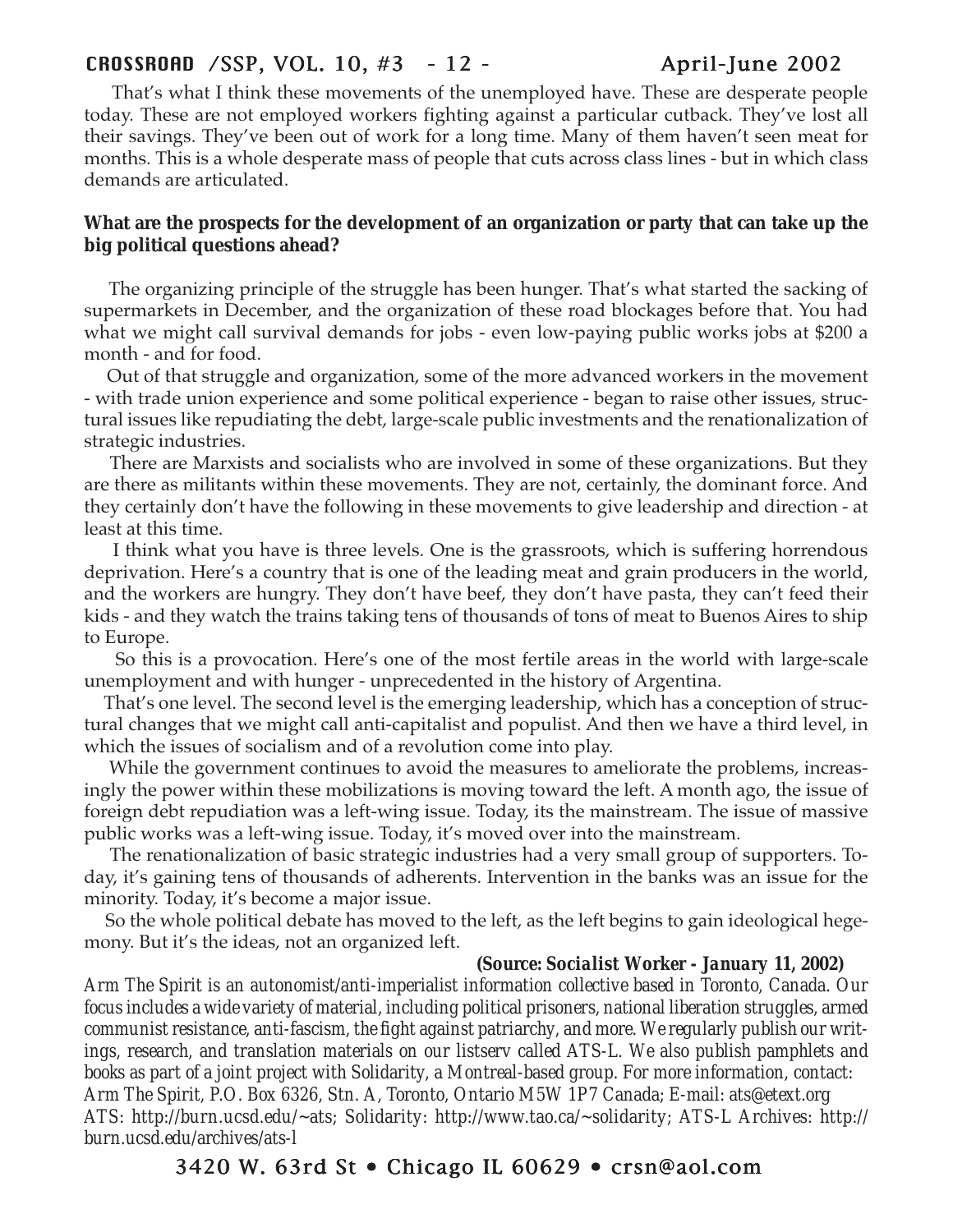# CROSSROAD /SSP, VOL. 10, #3 - 13 - April-June 2002 **NEW U.S. NATIONAL CENSORSHIP SYSTEM FOR TERRORISTS?**

In President Bush's new u.s. National Censorship System even the information that the system has been put into place was censored out of the news. CBS's Dan Rather and ABC's Peter Jennings got identical phone calls from the Office of Homeland Security reminding them not to say a word about it (NBC's anchor was lunching with Bush and got reminded in person). True or false? Is that a paranoid fantasy? The suspicion of a secret government agency that tells the media what they can say or not, is a long standing conspiracy fantasy. But really, how can we know? Since news about the "War on Terrorism" is so managed and manipulated it's just like there was a secret government gag order on tv news and our daily newspapers.

Check out what wasn't news in the Bush administration's supposed "World War on Terrorism" everywhere:

With heavy u.s. government support, several hundred white fascists staged a terrorist offensive against the New Afrikan community in strife torn York, Pennsylvania on January 12, 2002. This is where Charlie Robertson is on trial for the murder of a Black woman in the 1969 "race riots". Robertson, who was a career policeman, was leading crowds of white youths to go kill New Afrikans—even passing out ammunition to them. The young New Afrikan woman was shot to death by a white mob when she and her family were driving to the grocery store.

To demonstrate white support for terrorism against New Afrikans, the fascist coalition held a January 12th meeting at the public library inside the New Afrikan community. The main speaker was Matthew Hale of the white supremacist World Church of the Creator, aided by the National Alliance, Aryan Nations, White Aryan Resistance, National Socialist Movement, and many young members of the Eastern Hammerskins (the main international neonazi skinhead gang network). These are all upfront white fascist groups. The white fascists who couldn't fit into the library spent hours in a formation outside confronting the community, waving red and black Nazi flags and chanting "Sieg Heil! Sieg Heil!"

They could only do this because they had the support of government on all levels, which not only provided them with the meeting room but called out a large phalanx of riot cops in full gear to protect them from anti-racists. The f.b.i. were also involved, as were a unit of white men in camouflage fatigues, flak jackets and helmets with automatic weapons who refused to identify themselves (but who appeared to be some special u.s. army unit). Well guarded by government police and soldiers, the fascists held their ground around the community's library for several hours, angrily opposed by a crowd of young activists from the militant organization Anti-Racist Action (ARA) and some four hundred angry local residents. Later, the politicians and police and business leaders held a press conference saying that the worst problem had been the "outsiders" from Anti-Racist Action.

Just for comparison, suppose several hundred members of Al Qaeda decided to hold a demonstration at the World Trade Center ground zero, waving banners, shouting slogans calling for more killings, even pulling out guns and shooting to hold back an indignant crowd. Would the f.b.i., police and army rush out in riot gear to join and protect Al Qaeda? Not damn likely! But they did exactly that at York on January 12th. White fascists who want to terrorize now and eventually start doing genocide to New Afrikans not only aren't a target of Bush's "World War on Terrorism", they appear to be important clients having government protection.

But that isn't "news" that you'll see in your newspaper or on tv.

Sorry, we forgot to mention that the white fascists at York did pull guns and one did start shooting. As strong as the fascists' police protection was, there was a gap. The local kids who knew the hood (the angry crowd being held back by the government forces was mostly New Afrikan, with Latinos and working class white youth there as well) led everyone through back streets, around to the back. The fascists leaving the scene got ambushed. Meanwhile, bands of ARA activists and local youth had roamed the area, intercepting white fascists driving into the area for their hate rally. About a dozen vehicles belonging to the fascists got thoroughly trashed, with a number of fascists getting physically discouraged from returning (some fascists became unconscious in the process of the anti-racists discouraging them). At least three of the fascists in cars and pickups pulled pistols out- and one got off several shots. The police grabbed them, took the guns, and then released the fascists without charges. Pointing pistols, shooting pistols, not a crime to police and f.b.i.—as long as it's white fascists who are doing it ( can you imagine what would happen if you or i and some friends held a demonstration outside the Whitest House, displaying guns and even getting off some shots?).

For the first time, white fascists waving racist flags and shouting racist slogans were holding a major hate rally inside the Black community, heavily protected by white riot cops and white troops with automatic weapons. Even more startling, these fascists were permitted to point pistols at anti-racists and even shoot—with the f.b.i. and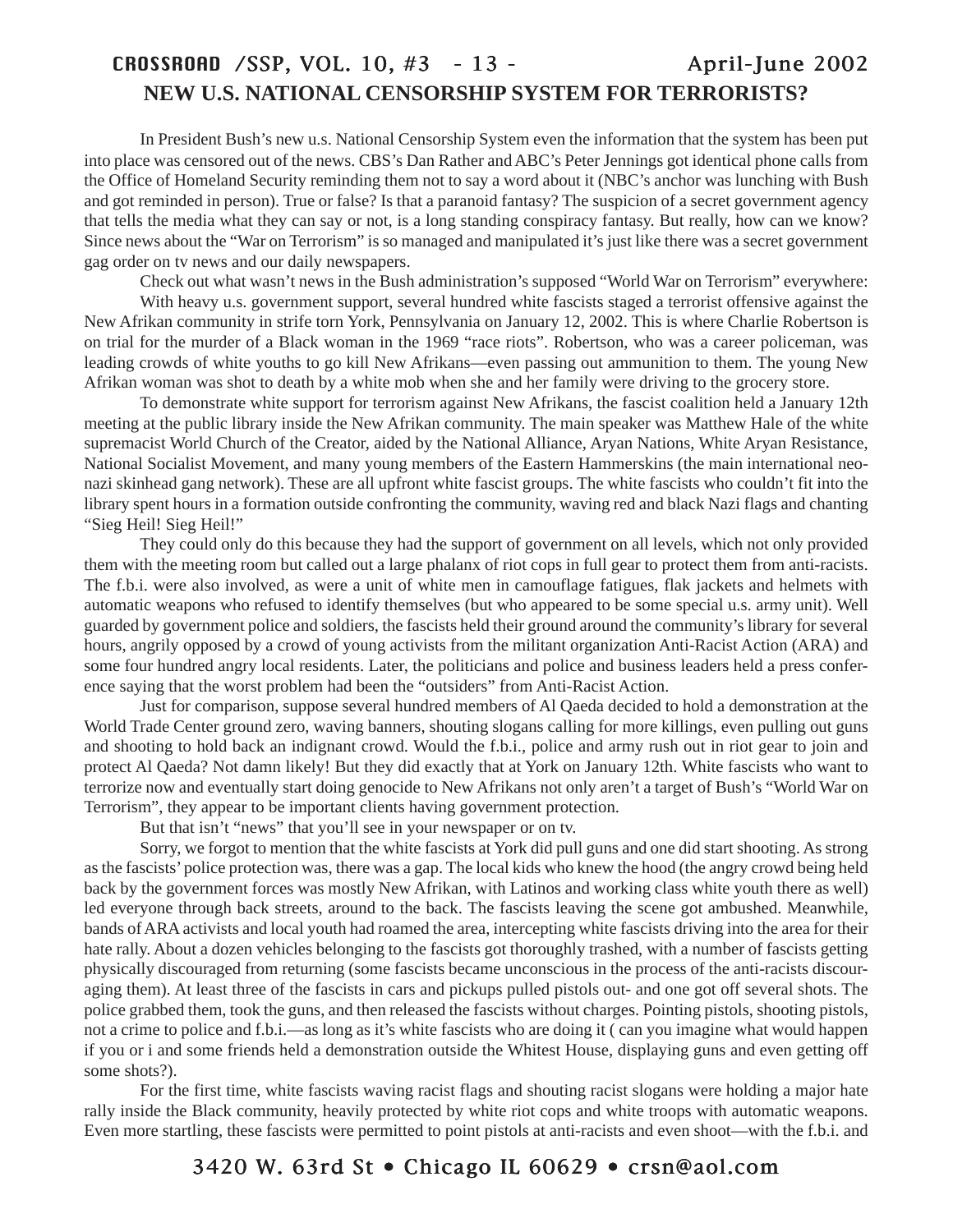# CROSSROAD /SSP, VOL. 10, #3 - 14 - April-June 2002

police being careful not to injure or arrest any of them. Under Bush's supposed war on terrorism far right white supremacist terrorism is not only legalized but being carefully protected by the government. Isn't this the real news?

While short news stories about the rally and the fighting appeared in some newspapers, the real story about government support of armed white racist terrorism was whited out everywhere. "20/20" didn't investigate it and "60 Minutes" didn't expose it and Oprah ignored it and Dan Blather didn't report it and CNN didn't show it. Was it secretly suppressed on orders of the u.s. national censorship system? Or is this just how America's corporate media always worked in unison?

There is not just one incident of government-white fascist coverup but a much larger pattern. Take the shocking Anthrax attacks, which targeted Democratic Congressional leaders and presumably liberal television news anchors (white rightwingers always fantasize that the media, which is heavily racist and conservative, are "liberal Jews"). The attacks caused deaths, hospitalizations, the closing of post offices, schools and the u.s. Capitol building itself. For months the government encouraged the public to believe that the attacks were the work of Al Qaeda or Muslim fantatics. Only now in the late Winter of 2002 is the u.s. Justice Department saying in a low-keyed way that they suspect a lone deranged white man (just like the "lone gunman" Lee Harvey Oswald who was framed in the Kennedy Assassination), who probably worked in the u.s. biological warfare program. The anthrax used in the mail attacks has been proven by researchers to come from the u.s. military CBW testing program at Dugway, Utah.

But all along the government has known that the Anthrax attack was a white far rightwing conspiracy. Only they've been covering it up, with no national alerts, no "profiling", no publicity campaign, nothing like the national hate campaign, sweep and pickup of thousands of suspects like the authorities have done with Muslims.

On October 28, 2001 the London daily newspaper "The Observer" broke the news from Washington that the Anthrax attacks were the work not of Muslims but of white fascists:

"Neo-Nazi extremists within the US are behind the deadly wave of anthrax attacks against America, according to latest briefings from the security services and Justice Department. Experts on 'survivalist' groups and extreme-right 'Aryan' militants have been drafted into the investigation as the focus shifts away from possible links with the 11 September terrorists or even possible state backers such as Iraq.

"We've been zeroing in on a number of hate groups, especially one on the West Coast,' a source at the Justice Department told The Observer yesterday...the Justice Department official said: 'We have to see the right wing as much better coordinated than its apparent disorganisation suggests. And we have to presume that their opposition to government is just as virulent as that of the Islamic terrorists, if not as accomplished.

"But that is, in its way, one of the most compelling possible leads in the anthrax trail - that it is not really al-Qaeda's style, but rather that of others who sympathise with its war against the American government and media...The American neo-Nazi Right is motivated above all by its loathing of the federal government, which it believes is selling out the homeland to a 'New World Order' run by masons and Jews...

"One message, entitled 'No Sympathy for the Devil', was posted in several chat rooms by rightwinger Grant Bruer, whose racist writings are circulated among supremacist groups. It reads: 'Is there not a single person who has received these anthrax letters that isn't an avowed enemy of the white race? Tom Brokaw, Tom Daschle and the gossip rag offices have all been 100 per cent legitimate targets. Who among us has the slightest bit of sympathy for these pukes?'

"Right-wing groups have had an interest in anthrax and other biological agents. A member of the Aryan Nation group once bragged he had a stash of anthrax from digging up a field where cows had died of the disease in the 1950s. Larry Wayne Harris was arrested after trying to obtain three vials of bubonic plague from a mail-order science company.

"The shift in the investigation echoes that which followed America's other infamous terrorist attack: the destruction of the federal government building in Oklahoma City in 1995. The bombing was initially thought to be the work of Arab extremists, but turned out to be the work of the Aryan supremacists."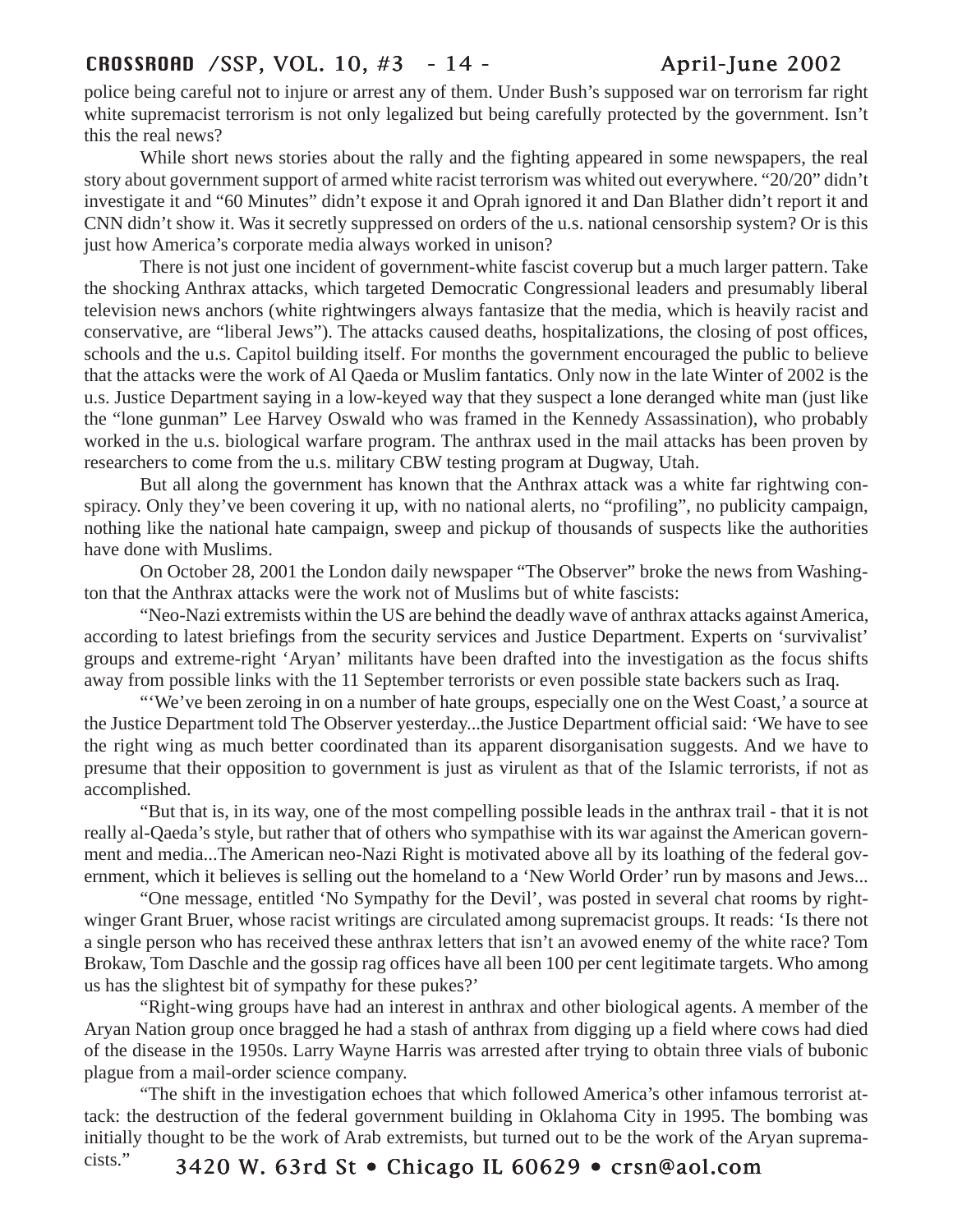## CROSSROAD /SSP, VOL. 10, #3 - 15 - April-June 2002

That was big news not only in Europe but around the world. It was very big news in the Middle East and the Muslim world. So I turned on my television that night, expecting it to be the lead story in the national news. But flipping from ABC to NBC to CBS and back, I soon discovered that the week's biggest news on the terrorist attacks on America...wasn't "news" at all. It had been totally whited out. Nor was it there the next day, or in my daily newspaper. Most people in America had no idea about the biggest "World War Against Terrorism" story to the rest of the world. It was just like a high-powered u.s. National Censorship Office had secretly ordered the nation's media to suppress this news.

In fact, one white rightwinger has published a book that is a "do it yourself" guide to finding, culturing and using Anthrax spores as a biological weapon. He shows, step by step, how with only hundreds of dollars and no prior training you can produce lethal Anthrax weapons. There have even been some television and newspaper coverage of his work ( which has been confirmed by government scientists as crude but workable), as well as complaints to the f.b.i. But the government has said that they must protect his "free speech rights" to teach other white fascists how to make home made biological weapons.

Just as they said that they needed to protect the "rights" of the several hundred white fascists to promote racist murders and terrorism of the New Afrikan community in York, Pennsylvania. To use the hypothetical comparison again, if Al Qaeda ever wanted to publish and sell a book in America on "How To Hijack Airliners & Use Them For Mass Murders"—do you think the Bush Administration would insist that they had to protect Al Qaeda's "rights" to do this?

Again, this isn't just an isolated case. For years the white fascists here in the u.s. have been preparing for such mass terror attacks. This is admitted by the f.b.i. In his testimony to a congressional committee in 1999, f.b.i. director Louis Freeh admitted that "a growing number, while still small, of 'lone offender' and extremist splinter elements of right-wing groups have been identified as possessing or attempting to develop or use" mass terrorist devices. Last year, f.b.i. director Freeh said that they had to intervene to stop two "potentially large-scale, high-casualty attacks being planned by organized right-wing extremists." One of these was the blowing up of a large propane storage facility in Elk Grove, California, as well as the armed seizure of National Guard armories and attacks on electric power lines in several other states. Again, no national alerts, no public warning of terrorist dangers, no "profiling", no pickups of thousands of suspects, nothing like has been done against Muslims.

Clearly, the government has evolved a special doctrine that white fascists and violent extreme rightwingers—even those who want to do Oklahoma City II and racist terrorism—are to be protected as much as possible. And that the media must twist and suppress the news to cover this up. We could speculate that it is in part because u.s. attorney general Ashcroft comes from the far right (in the past he publicly supported the Southern white supremacist campaign for a revived Confederacy, for example). Any national campaign of extreme racist "profiling", detention or political screening of the white far right would scoop up hundreds of thousands of white folks who support the Republican Party. That would be a political disaster area for Bush & Company. Or because it is much, much more convenient for u.s. imperialism to focus mass fear and hatred on people of color. In particular, to picture government "anti-terrorism" as a war between "good" modern Western capitalism and "evil" backward Arabs or South Asians. Like the cowboys



nazis & cops rally in York, PA by fast eddie

and Indians in the old movies.

Should this be news to us? To me it's more important than their latest flimsy lies from Afghanistan. But I'm sure we won't be seeing Peter Jennings or Barbara Walters detailing all this. Nor are we going to read about it in the "Chicago Tribune" or "TIME magazine". So keep reading **CROSSROAD** and publications like it, because this is the only place you're going to get the truth about what's changing our lives. And what we can do about it.